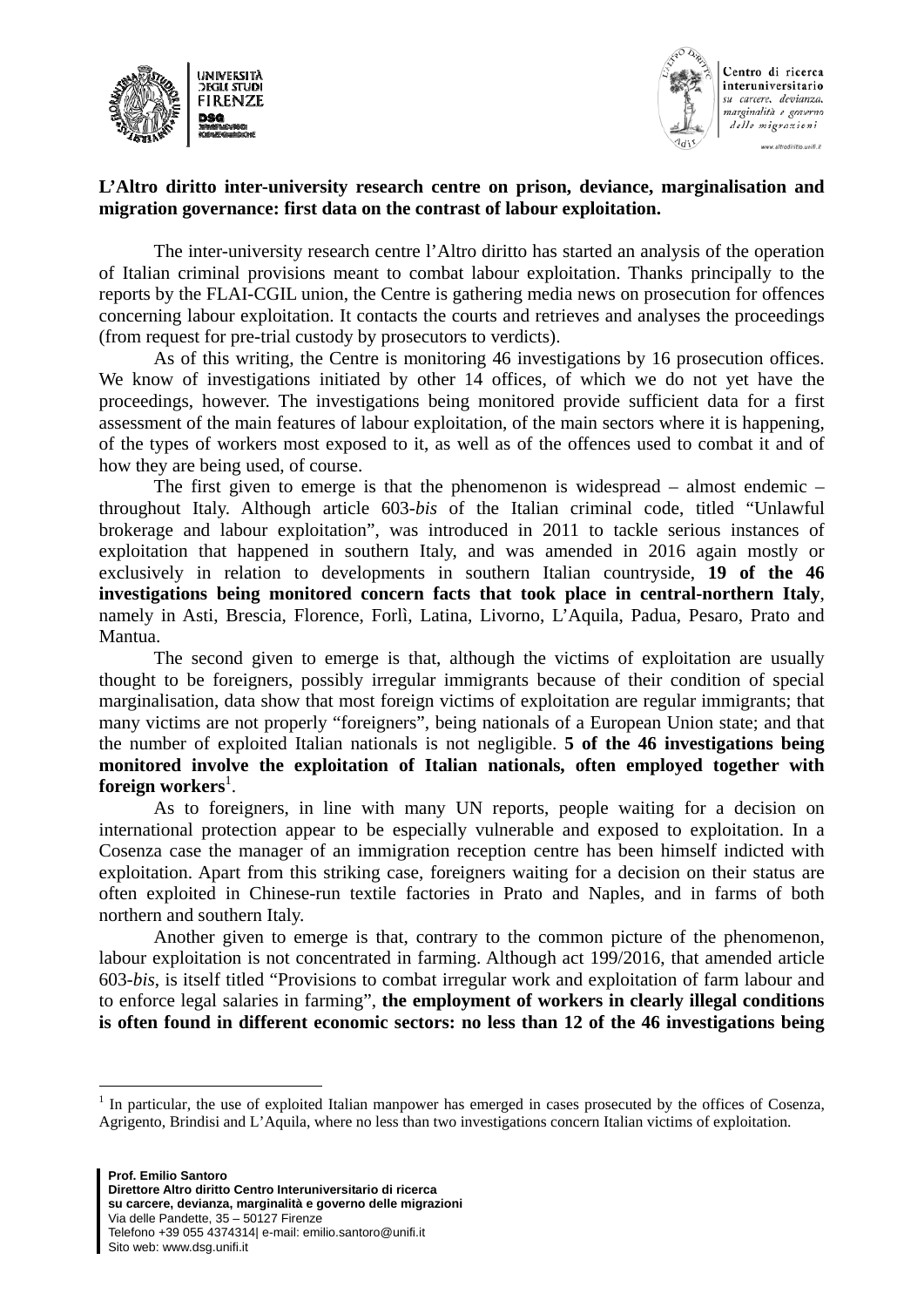

1



Centro di ricerca interuniversitario su carcere, devianza, marginalità e governo delle migrazioni

www.altrodiritto.unifi.it

monitored concern nonfarm sectors<sup>2</sup>.

**The new wording of article 603-***bis***, which made exploitation independent from the existence of a broker, has turned out useful especially in less obvious – by no less serious – cases of exploitation concerning sectors other than farming**, where the abuse of workers is hidden behind a veil of legality. For instance, there are employment contracts that state a total amount of hours much lower than the actual one<sup>3</sup>, or formally refer to the rules about occasional employment<sup>4</sup>, or employers who pretend to pay the contract salary, which sometimes is paid only in part, and other times is partly returned to the employer<sup>5</sup>. These situations would be hard to prosecute under the former wording of article 603-*bis*, because there is no brokerage at all. The case of the procurators' office of Prato is telling. In order to combat the exploitation of workers in Prato textile factories, mostly run by Chinese, prosecutors seem to have started a consistent use of the criminal code article, thanks to the new wording that, unlike its predecessors, allows the prosecution of employers regardless of a broker's presence $6$ .

The legal framework makes it still difficult to punish the exploitation of workers employed by subcontractors or in cooperatives managing logistics for a customer who has no direct relationship to workers. This is shown by three of the cases being monitored: two prosecuted by the L'Aquila office, concerning various workers employed in the rebuilding after the 2009 earthquake, and one by the Padua office, concerning the logistics sector.

The importance of article 603-*bis* for prosecuting labour exploitation in sectors other than farming emerges from the data on interim measures, too. Within the 46 cases being monitored, we have analysed 16 requests of interim measures for **a total of 53 requested and 46 granted measures, of which 24 relating to investigations about farming and 22 to investigations about other sectors**<sup>7</sup> .

 $2<sup>2</sup>$  In particular, we are referring to the cases prosecuted by the offices of Florence, concerning some asylum seekers hired for leafleting; Cosenza, concerning some Afghan construction workers; Livorno, concerning an immigrant employed on a fishing boat; Lecce, concerning some foreign workers employed in installing photovoltaic panels; Catania, involving some foreign workers employed in the breeding sector; Pesaro, concerning some workers in the making and maintenance of fixtures; Padua, concerning an instance of exploitation in the logistics sector; Prato, concerning labour exploitation in the packaging of textiles; and to the two couple of cases prosecuted by the offices of L'Aquila, concerning the reconstruction after the 2009 earthquake, and Naples, concerning foreign workers of the textile sector.

 $3$  The case prosecuted in Prato is significant. The worker, employed with a part-time contract, was in fact forced to work twelve hours a day, seven days a week, and was deprived of the right to leave the workplace for leave or other reasons.

<sup>&</sup>lt;sup>4</sup> This situation has emerged in a case prosecuted by the Florence office. Foreigners, employed for leafleting, were hired through a verbal contract for occasional work, but they had to work five days a week for nine hours and subjected to a strict organisation of labour.

<sup>&</sup>lt;sup>5</sup> Though such situations have been found in several proceedings being monitored, the cases of L'Aquila are noteworthy. While the workers were regularly paid, they were later forced to return a large share of their salaries to the employer.

<sup>&</sup>lt;sup>6</sup> The Centre has made a specific agreement with the prosecutors' office of Prato to analyse this employment and verify the operation of the legal rules on the social protection of exploited workers.

 $<sup>7</sup>$  In particular, the picture of the interim measures taken in farming-related cases is as follows. The Ragusa office, in</sup> connection with one of the cases it is prosecuting, requested and obtained the home detention of the two main defendants; the Catania office, in one of the cases it is prosecuting, has requested 8 interim measures in personam, of which only 4 have been granted; the Latina office, in one of its cases, requested and obtained the pre-trial custody of the main defendant; the Larino office, during the validation of arrest, requested and obtained an interim measure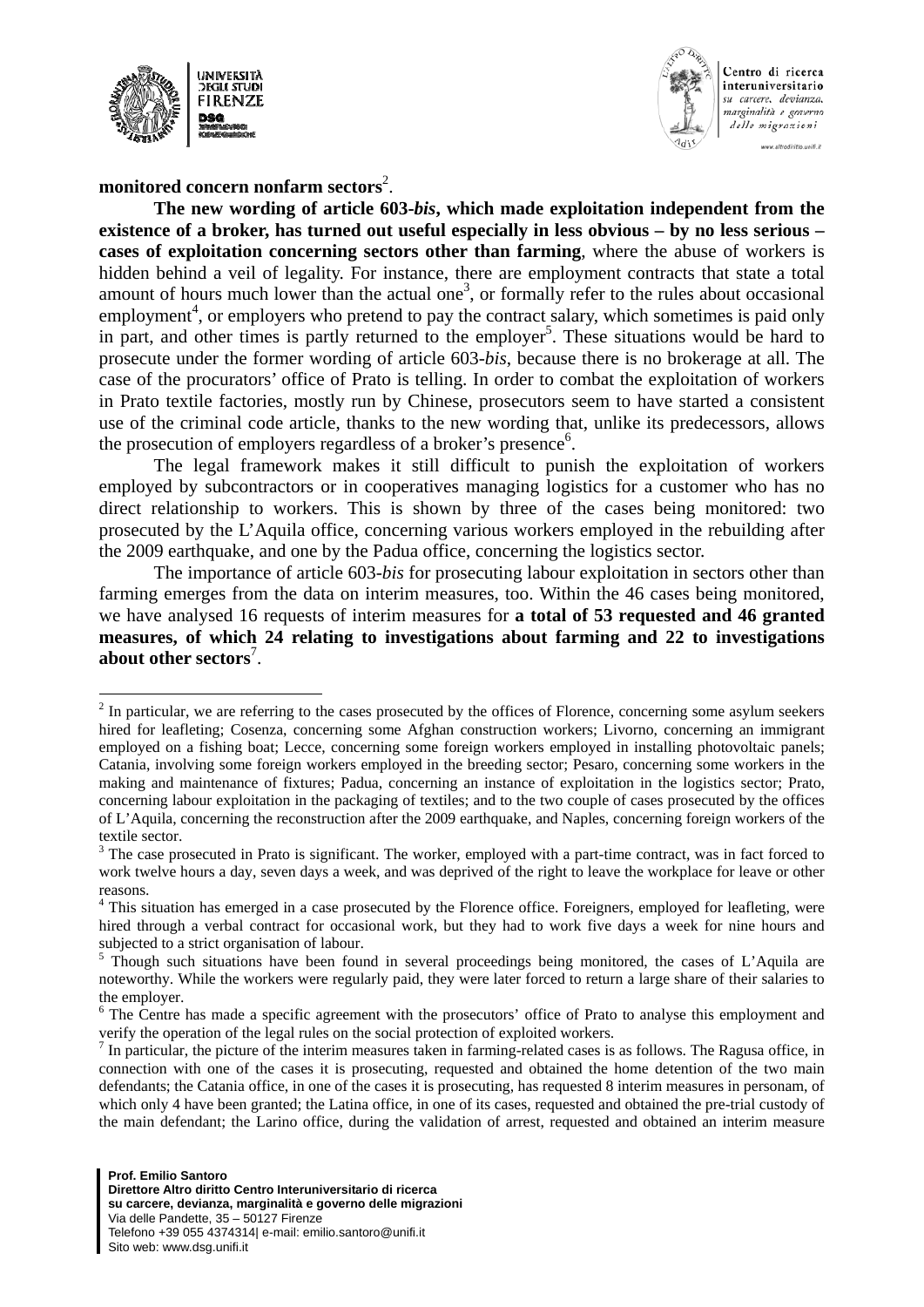



Centro di ricerca interuniversitario su carcere, devianza, marginalità e governo delle migrazioni www.altrodivitto.unifi.it

As to the seriousness of offences, lawmakers showed a concern that the new wording of article 603-*bis* might allow the criminal prosecution of minor administrative violations. It emerges from the monitoring that only two out the nine investigations initiated under the new article 603-*bis* concern facts non-aggravated by violence or threat, and that even in these two cases there other aggravating circumstances provided for by the article's fourth paragraph (committing the fact against three or more workers, or minor workers, or exposing workers to a serious danger). **In no case is the offence being prosecuted in its non-aggravated form. The seriousness of the situations being investigated is supported by the fact that in six cases**  defendants have being charged with conspiracy<sup>8</sup>, and in one case with money laundering<sup>9</sup>. **The minor violations of labour regulations are still prosecuted under the law 276/200310. Article 603-***bis* **is only invoked in connection with situations of serious labour exploitation which are usually denoted by several indices.** 

**On the contrary, article 603-***bis* **seems to protect employers against more serious charges. Before the introduction of article 603-***bis***, the offence of extortion (article 629 of the Italian criminal code) was used** to repress the behaviour of employers who, by threatening layoff or failure to hire, had employees accept terms in violations of the law or collective bargaining, such as illegal work or actual salary inferior to the agreed one, or sign resignation letters. Among the analysed proceedings, extortion was used by the L'Aquila prosecutors in connection with facts predating the entering into force of article 603-*bis* and related to the postearthquake rebuilding. **Extortion, in its basic formulation, is punished more severely then the offence of article 603-***bis* **when the crime is characterised by threat. Moreover, since it can be punished independently of any form of taking advantage of workers' being in need, it enables prosecution of many more behaviours of employers.** 

**Behaviours punished under article 603-***bis* **often fall within much more serious offences, such as enslavement (article 600 of the Italian criminal code) and trafficking of human beings (article 601), both punished with a eight to twenty years term.**

Two of the proceedings being analysed, come to the verdict, are clear witness to article 603-*bis*'s "protective" function of employers.

The first emblematic case is a recent judgment of the Naples Tribunal, made in connection to an instance of labour exploitation involving some Bangladesh nationals, hired in their native country with a false promise of a well-paid job in some textile factories of a fellow

Catania, Napoli, Prato, Lecce and L'Aquila (two).

<sup>9</sup> Investigations of Padua.

<sup>10</sup> A typical example of this is a case prosecuted by the Asti office where the defendants had been charged with making service contracts against the requirements of article 29 of the law 276/2003. The charges were dropped because the facts were not material for purposes of the misdemeanour provided for in that law.

against the main defendant; the Agrigento office, in the case it was prosecuting, requested and obtained 3 interim measures against the main defendants; the Cosenza office requested and obtained 13 interim measures in personam of varying content while prosecuting a case of labour exploitation of farm workers. As to other economic sectors, the same Cosenza office requested and obtained a pre-trial custody while prosecuting a case of exploitation of Afghan construction workers; the Pesaro prosecutors' office (prosecuting a maker of solar panels) requested and obtained the home detention of the main defendant; the Padua office, in a case related to logistics, requested 5 interim measures in personam and obtained 4 and, in a case concerning the farming sector, requested and obtained 2 interim measures in personam; the L'Aquila office, in the case it is prosecuting, requested 16 interim measures and obtained 14. **Therefore, the total granted interim measures in personam are 46, out of 53 requests.** Additionally, an interim seizure was obtained by the Pesaro office against the main defendant. 8